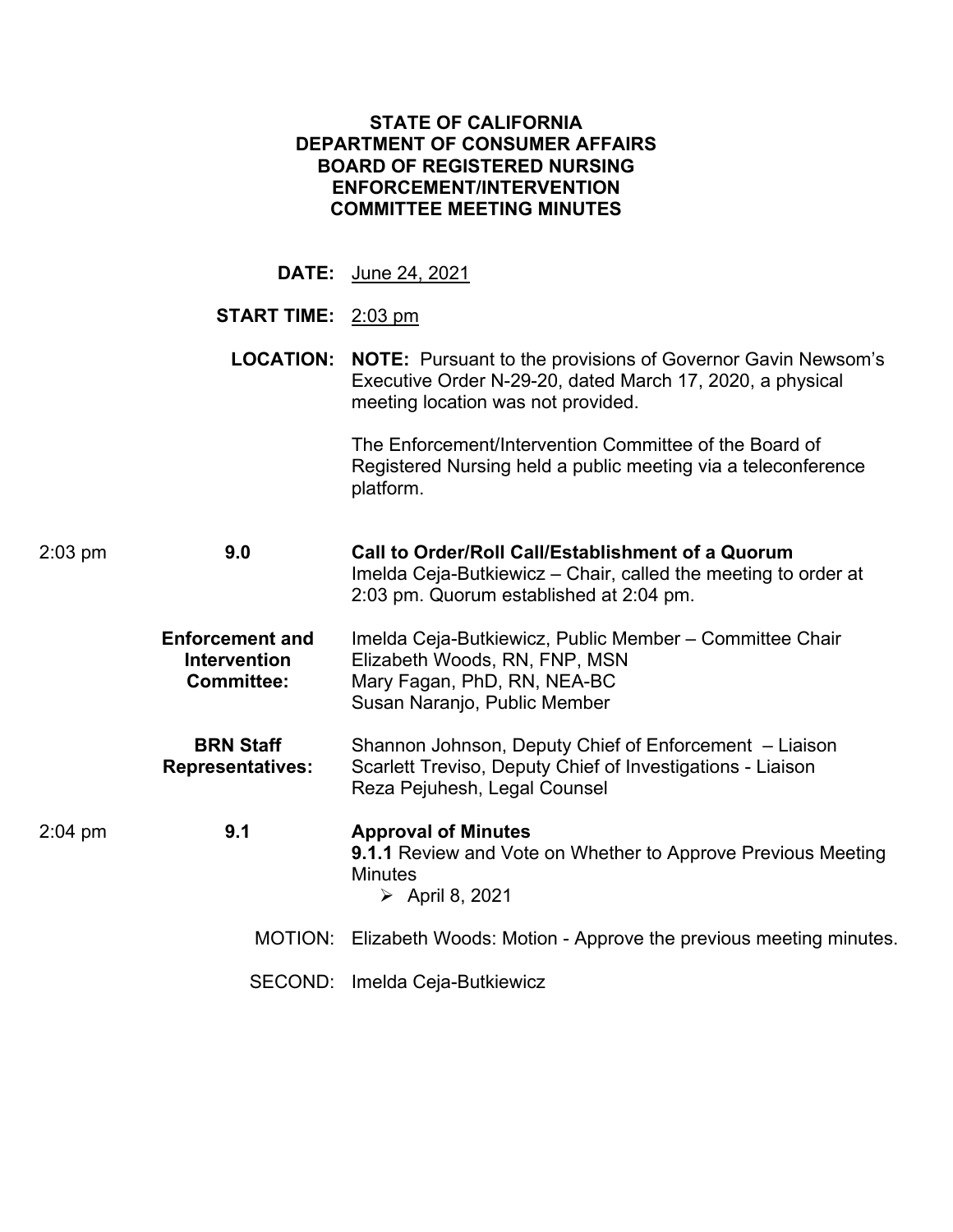|           | Agenda Item 9.1:<br>VOTE:                                 | Public Comment for No public comment.                                                                                                                                                                                                             |            |           |    |    |  |  |  |
|-----------|-----------------------------------------------------------|---------------------------------------------------------------------------------------------------------------------------------------------------------------------------------------------------------------------------------------------------|------------|-----------|----|----|--|--|--|
|           |                                                           | Vote                                                                                                                                                                                                                                              | <b>ICB</b> | <b>EW</b> | SN | MF |  |  |  |
|           |                                                           |                                                                                                                                                                                                                                                   | Y          | Y         | AB | Y  |  |  |  |
|           |                                                           | Key: Yes: Y   No: N   Abstain: A   Absent for Vote: AB                                                                                                                                                                                            |            |           |    |    |  |  |  |
| $2:06$ pm | 9.2                                                       | Public Comment for Items Not on the Agenda; Items for<br><b>Future Agendas</b>                                                                                                                                                                    |            |           |    |    |  |  |  |
|           | Public Comment for No public comment.<br>Agenda Item 9.2: |                                                                                                                                                                                                                                                   |            |           |    |    |  |  |  |
| $2:08$ pm | 9.3                                                       | <b>Information Only: Enforcement Update</b><br>Presented by: Shannon Johnson, Deputy Chief of Enforcement                                                                                                                                         |            |           |    |    |  |  |  |
|           |                                                           | Discussion by committee members on the types of COVID cases<br>the board is receiving and the source.                                                                                                                                             |            |           |    |    |  |  |  |
|           |                                                           | Mary Fagan: Investigations - What is the goal of cases per<br>investigator?                                                                                                                                                                       |            |           |    |    |  |  |  |
|           |                                                           | Shannon Johnson: The goal is 30 cases each and we are<br>currently under that goal. We will be beginning discussion on<br>conducting workplace compliance investigations for probationary<br>nurses; it is currently in process and under review. |            |           |    |    |  |  |  |
|           |                                                           | Mary Fagan: Do we do anything to weigh the complexity of<br>cases?                                                                                                                                                                                |            |           |    |    |  |  |  |
|           |                                                           | Shannon Johnson: CPEI dictates that category 1 and 2 go to DOI,<br>category 3 and 4 go to BRN. The DOI pilot allows some cases in<br>category 1 to remain with BRN. Investigators triage these cases<br>with their supervisors.                   |            |           |    |    |  |  |  |
|           |                                                           | Mary Fagan: Probation - What is the goal of the number of<br>probationers per monitor?                                                                                                                                                            |            |           |    |    |  |  |  |
|           |                                                           | Shannon Johnson: We would like to have 50 cases per monitor,<br>but it depends on the type of cases. Chemical dependency cases<br>have more conditions of probation and need to be monitored more<br>closely.                                     |            |           |    |    |  |  |  |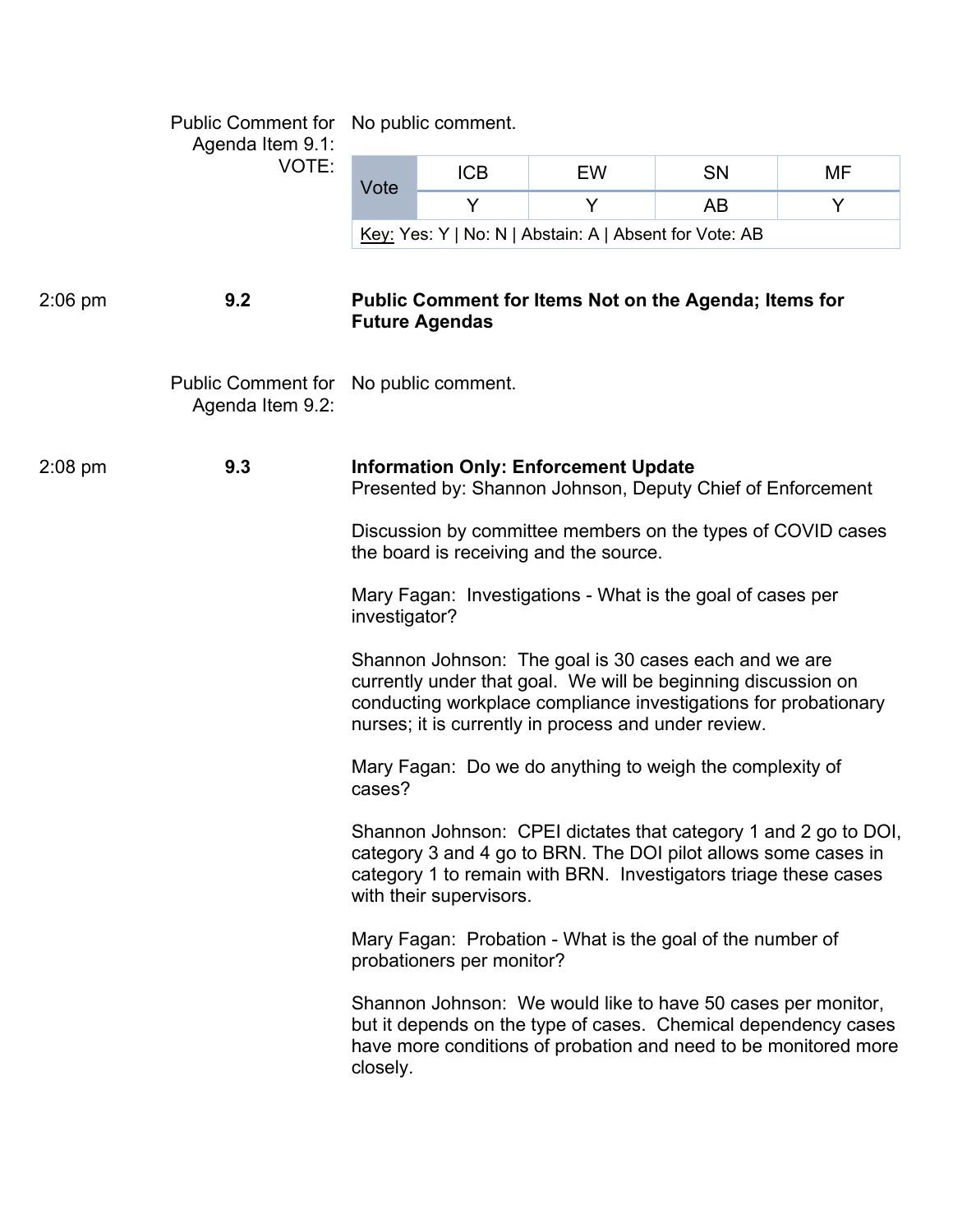Mary Fagan: Is the plan to continue having monitors work remotely?

 remote work. We are awaiting guidance from DCA. Shannon Johnson: We have been successful in teleworking. We are continually updating procedures to maintain the success of

 Imelda Ceja-Butkiewicz: Statistical Information - Can we get statistics for the complete FY 20/21 in comparison to previous FY's?

Shannon Johnson: We will be able to provide that at the next board meeting.

Mary Fagan: How do applicant complaints come in?

 Shannon Johnson: We receive applicant complaints through the application. fingerprint process and when they self-disclose on their

Public Comment for application. No public comment. Agenda Item 9.3:

### **9.3.1 Update of DOI/BRN Pilot Project**

Presented by Scarlett Treviso, Deputy Chief of Investigations

Mary Fagan: Review what is the difference between Pilot and the usual practice.

Scarlett Treviso: Cases are being completed and distributed more smoothly. The process is now expedited to ensure that the public is protected.

care cases are retained by BRN as part of the pilot project. Scarlett Treviso: The Pilot is continuing through December 2021. At that time, both parties will evaluate it. Specific types of quality of

care cases are retained by BRN as part of the pilot project.<br>Mary Fagan: What are the next steps for the pilot and what is the timeframe and what is the overall metrics for success?

 it was initially signed, BRN was fully staffed while DOI had Scarlett Treviso: Through December 2021, then it will be rereviewed by BRN and DOI. Timeframes will be the indicator for the quality of cases and how both parties feel it has helped them, overall skill improvements for each of the units as well. At the time vacancies that were being filled.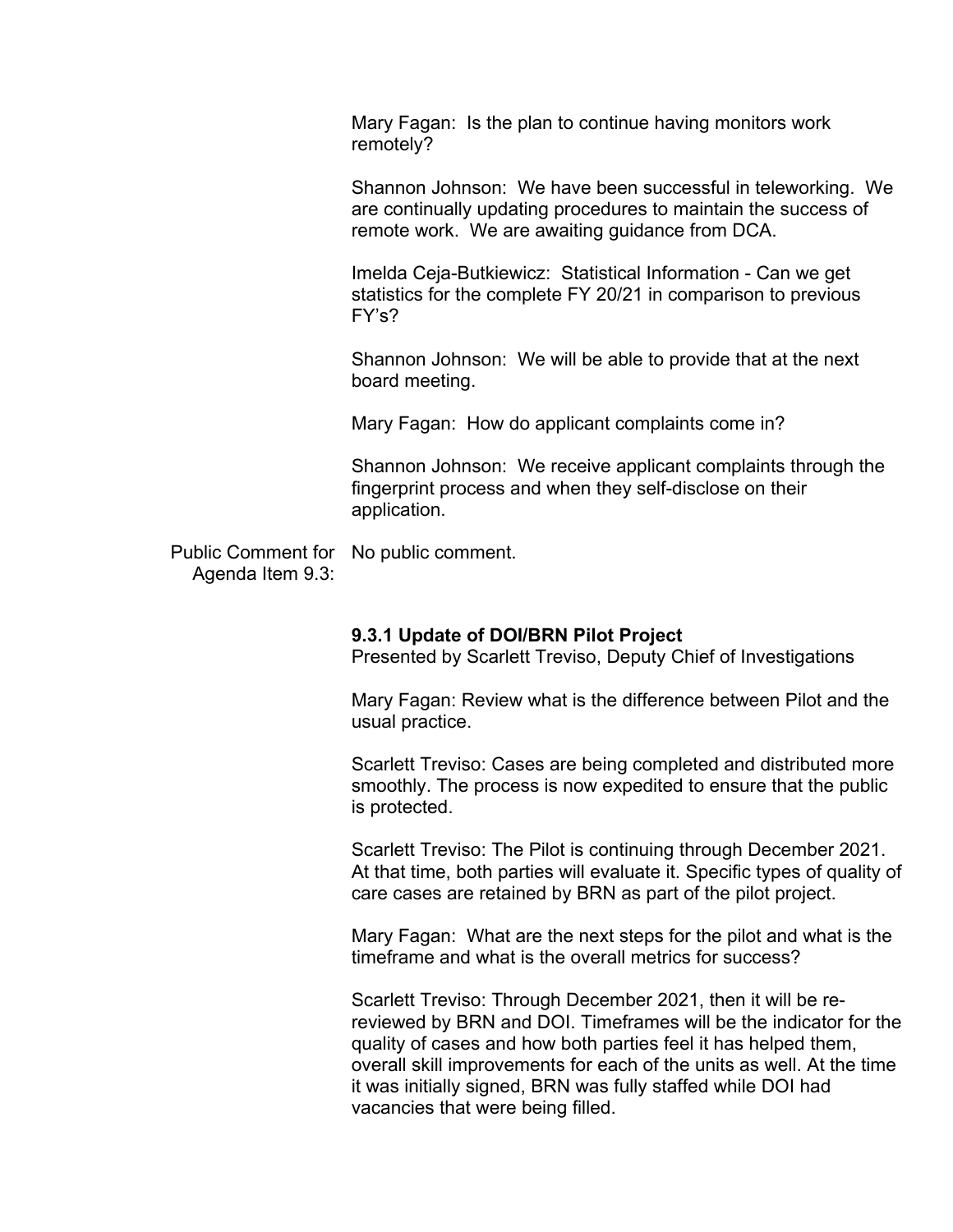|           |                                                        | Imelda Ceja-Butkiewicz: Can you send an update to the<br>committee members on the information that was previously sent to<br>get Mary up to speed?                              |            |           |           |    |  |
|-----------|--------------------------------------------------------|---------------------------------------------------------------------------------------------------------------------------------------------------------------------------------|------------|-----------|-----------|----|--|
|           |                                                        | Scarlett Treviso: Yes, I will send that.                                                                                                                                        |            |           |           |    |  |
|           | <b>Public Comment for</b><br>Agenda Item 9.3.1:        | No public comment.                                                                                                                                                              |            |           |           |    |  |
| $2:27$ pm | 9.4                                                    | Discussion and Possible Action Regarding Appointment of<br><b>Intervention Evaluation Committee (IEC) Members</b><br>Presented by: Shannon Johnson, Deputy Chief of Enforcement |            |           |           |    |  |
|           |                                                        | Shannon Johnson: Called for the vote to move the following<br>reappointments to full Board.                                                                                     |            |           |           |    |  |
|           |                                                        | Christine Vourakis, PM - Term expiration June 30, 2025<br>Barbara Leva, RN - Term expiration June 30, 2024<br>Michelle Buckman, RN - Term expiration June 30, 2025              |            |           |           |    |  |
|           | <b>MOTION:</b>                                         | Imelda Ceja-Butkiewicz: Motion – Accept, Appointment of<br>Intervention Evaluation Committee (IEC) Members<br><b>Elizabeth Woods</b>                                            |            |           |           |    |  |
|           | <b>SECOND:</b>                                         |                                                                                                                                                                                 |            |           |           |    |  |
|           | <b>Public Comment for</b><br>Agenda Item 9.4:<br>VOTE: | No public comment.                                                                                                                                                              |            |           |           |    |  |
|           |                                                        | Vote                                                                                                                                                                            | <b>ICB</b> | <b>EW</b> | <b>SN</b> | MF |  |
|           |                                                        |                                                                                                                                                                                 | Y          | Y         | Y         | Y  |  |
|           |                                                        | Key: Yes: Y   No: N   Abstain: A   Absent for Vote: AB                                                                                                                          |            |           |           |    |  |
| $2:40$ pm | 9.5                                                    | <b>Adjournment</b>                                                                                                                                                              |            |           |           |    |  |

Imelda Ceja-Butkiewicz, Chair, adjourned the meeting at 2:40 pm, as there are no further Agenda items that need to be discussed.